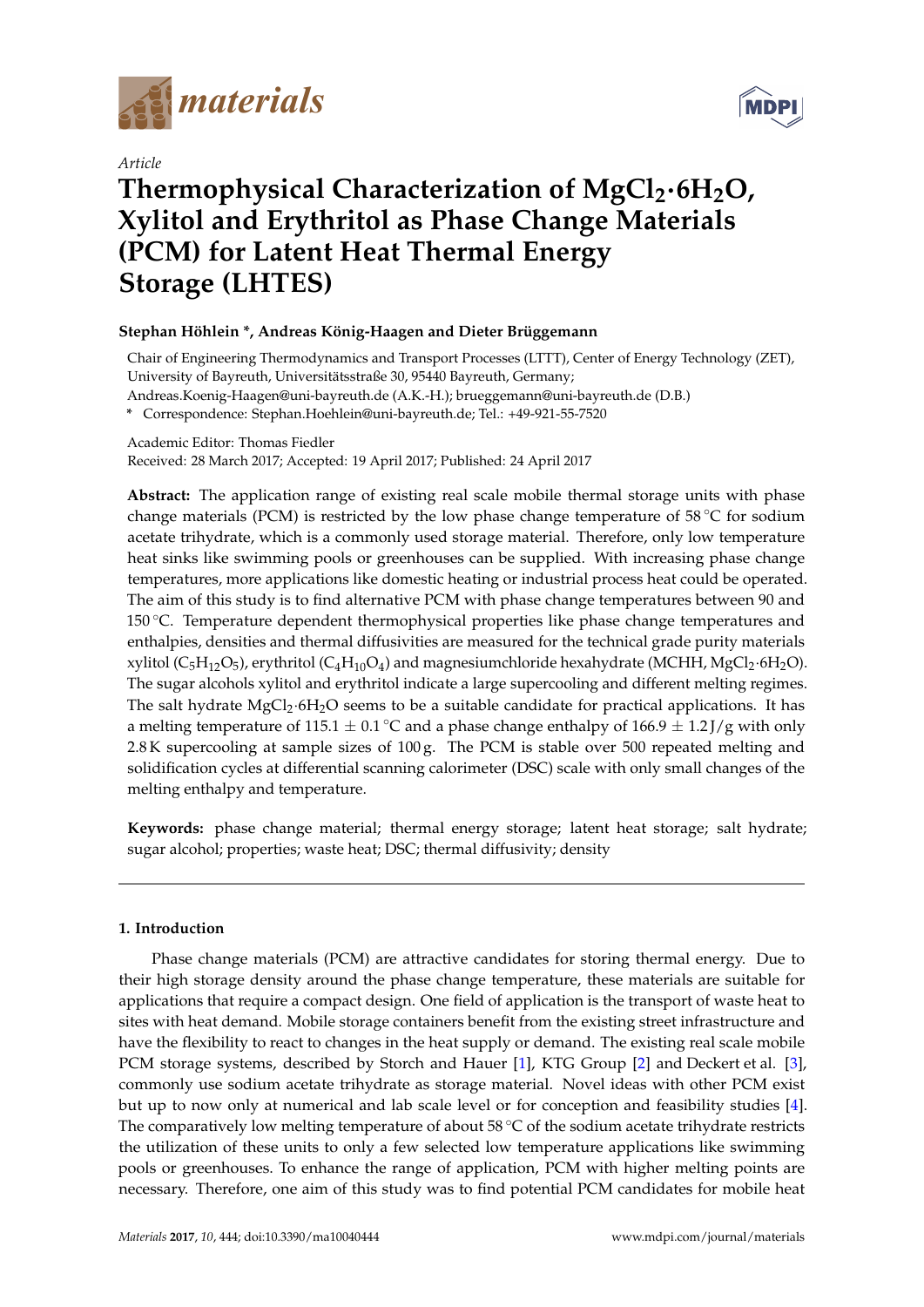storage applications within a temperature range between 90 and 150 °C. The PCM has to be available at low cost and in large quantities to enable economic utilization in storage applications. Materials of interest are salt hydrates and sugar alcohols, since these materials have comparatively high densities and therefore high volumetric storage densities [\[5\]](#page-13-4). As a drawback, supercooling and phase separation can occur. The sugar alcohols, xylitol and erythritol, indicate a melting temperature within the desired temperature range while magnesiumchloride hexahydrate (MCHH) is a potential salt hydrate. At the desired temperature range, there are more potential PCMs available (e.g.,  $(NH_4)Al(SO_4)·12H_2O$ ,  $Al(NO<sub>3</sub>)<sub>3</sub>·9H<sub>2</sub>O, Mg(NO<sub>3</sub>)<sub>2</sub>·6H<sub>2</sub>O, 33% LiNO<sub>3</sub> + 67% KNO<sub>3</sub> and some paraffins), but since they are$ e.g., flammable, toxic or very corrosive, they would be unfavourable for mobile storage containers on the road.

There are several studies concerning the properties of erythritol. Cohen et al. [\[6\]](#page-13-5) have established a very low hygroscopicity that is very important for the handling of the PCM in ambient conditions. Kaizawa et al. [\[7\]](#page-13-6) have determined a decomposition temperature of  $160^{\circ}$ C, which is the limiting temperature for the use of erythritol as thermal energy storage material. Lopes Jesus et al. [\[8\]](#page-13-7) have studied the general melting and crystallisation behaviour and reported the occurrence of two different crystalline forms of the solidified erythritol with different melting points. For the supercooling phenomena, Shukla et al. [\[9\]](#page-13-8) have reported a supercooling of maximum 14 K at sample sizes of 200 g. Sari et al. [\[10\]](#page-13-9) have measured higher supercooling up to 82 K and Ona et al. [\[11\]](#page-13-10) up to 54 K with differential scanning calorimeter (DSC) measurements for significant smaller sample sizes of only a few mg. These results reflect the volume dependence of the supercooling phenomena. Bigger volumes contain more potential nucleation sites and therefore a lower supercooling. The same tendency has been observed by Rathgeber et al. [\[12\]](#page-13-11), who compared DSC and T-history measurements, and Wei and Ohsasa [\[13\]](#page-13-12). Cycling experiments to test the thermal stability of erythritol at repeated melting and crystallization has been conducted by Shukla et al. [\[9\]](#page-13-8) and Agyenim et al. [\[14\]](#page-13-13). Both groups have reported a decrease in the latent heat and variations of the phase change temperature during cycling. Measurement of melting and crystallisation enthalpies and temperatures have been performed by several authors and some results are summarized in Table [1.](#page-2-0) Erythritol is used as storage material for a variety of applications. Agyenim et al. [\[14\]](#page-13-13) have studied the combination of a concentric annulus storage system with erythritol in combination with an absorption cooling system, while Sharma et al. [\[15\]](#page-13-14) as well as Pawar et al. [\[16\]](#page-13-15) have used the PCM for a solar cooking system. Kaizawa et al. [\[17\]](#page-13-16) studied the technical feasibility for a waste heat transportation system with erythritol. Wang [\[18\]](#page-13-17) has investigated a system with direct contact between a heat transfer fluid and PCM.

For the second sugar alcohol, xylitol, only a few publications concerning the utilization as PCM exist. Kaizawa et al. [\[7\]](#page-13-6) have determined a decomposition temperature of 200 °C, which is the limiting temperature for its use as thermal energy storage material. Seppälä et al. [\[19\]](#page-14-0) have tested various additives to increase the speed of crystallization and the release of latent heat and have measured thermal properties. Methanol leads to a 33–170 times faster crystallization compared to the pure xylitol in a supercooled state at 22 ◦C. Thermal properties of xylitol from various sources are listed in Table [1.](#page-2-0)

Investigation of the salt hydrate MgCl2·6H2O have been carried out by several authors. Lane [\[20\]](#page-14-1) points out the incongruent melting behaviour of the salt hydrate and the occurrence of supercooling of 20 K. This phenomenon has appeared in the studies of Cantor [\[21\]](#page-14-2) at DSC scale samples of only a few milligram, while experiments in test tubes with several grams of PCM have indicated virtually no supercooling. This volume dependency of the supercooling has been pointed out by Rathgeber et al. [\[12\]](#page-13-11) as well who compared DSC results with T-history measurements. Neither supercooling nor phase separation were reported by Choi and Kim [\[22\]](#page-14-3) and Gonçalves and Probert [\[23\]](#page-14-4), but they have used a nucleating agent. Pilar et al. [\[24\]](#page-14-5) have tested various nucleating agents in different compositions and reached a reduction of the supercooling from 37 K without additive to almost zero. The cycle stability of MCHH has been tested by El-Sebaii et al. [\[25\]](#page-14-6) for PCM within unsealed and sealed containers [\[26\]](#page-14-7). In both studies, the extra water principle has been used to avoid the segregation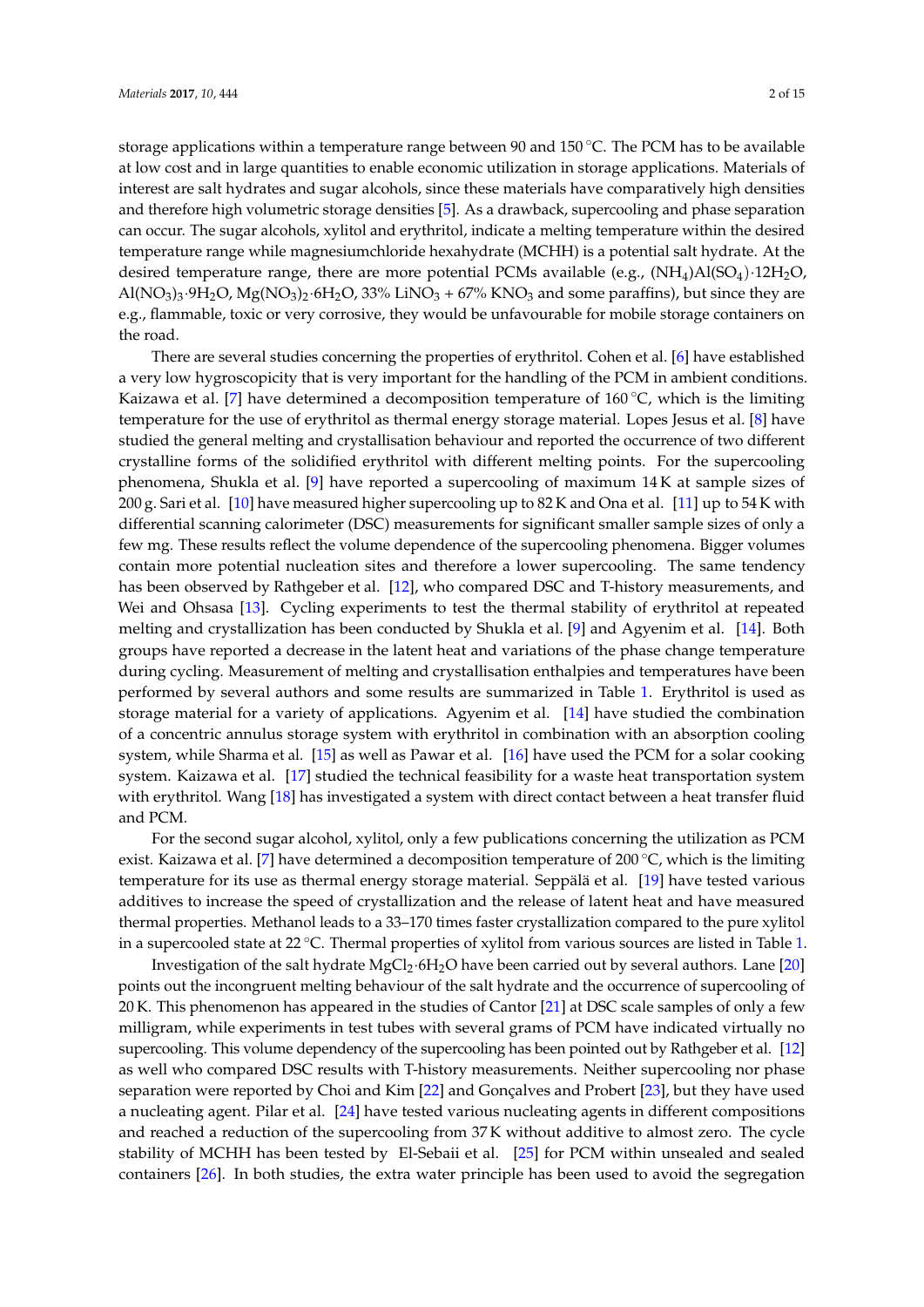problem during the phase change. In the fist study [\[25\]](#page-14-6), the melting enthalpy decreased to only 45% of the start value after 500 cycles and the melting temperature shifted from 111.5 ◦C at the first cycle to 124 ◦C after 500 cycles. In the following studies, El-Sebaii et al. [\[26\]](#page-14-7) have used sealed containers for the cycling experiments, which result in a decrease of the melting enthalpy of only 5% and a shift of the melting temperature of 5 K. Magnesiumchloride hexahydrate is found in different applications. Choi and Kim [\[22\]](#page-14-3) have used the PCM for experiments with a finned and unfinned concentric tube arrangement while El-Sebaii et al. [\[25,](#page-14-6)[26\]](#page-14-7) have focused on solar cooking devices. Gonçalves and Probert [\[23\]](#page-14-4) have applied MCHH, macro encapsulated in cans for a packed bed type storage system. Some important thermophysical properties of various authors are listed in Table [1.](#page-2-0)

Table [1](#page-2-0) demonstrates some difficulties which are encountered when working with data from literature. The thermophysical properties vary from author to author, sometimes induced by the different measurement methods applied, but more often with the same equipment. The specimen itself is another parameter which is responsible for different results. The properties of a material may vary depending on its grade. Most manufacturers do not perform their own property measurements of technical grade material and rely on available data from analytical grade material [\[27\]](#page-14-8). This can cause large errors, when these values are set for the design of a thermal energy storage system. Due to economic aspects, only technical grade materials are investigated within this study, since the material selection aims on applicability in real scale storage systems. Furthermore, some properties are not available or at one specific temperature only, which complicates calculations or simulations, since missing values have to be assumed.

Thus, the aim of this work is to identify an appropriate material for energy storage applications between 90 and 150 ℃ and to evaluate its temperature dependent thermophysical properties. The results are transferred to linear equations which describe the experimental data within the standard deviation of the measurement and allow the utilization of the thermophysical properties for detailed simulations.

<span id="page-2-0"></span>

| Erythritol            | Source                                                                                                                                                       | Xylitol       | Source                   | <b>MCHH</b>         | Source                     |
|-----------------------|--------------------------------------------------------------------------------------------------------------------------------------------------------------|---------------|--------------------------|---------------------|----------------------------|
| 117–120               | [5,7,9,10,28,29]                                                                                                                                             | $92 - 94$     | $[5,7,19,28-30]$         | 110.8-117.5         | $[5,20,21,24-26]$          |
| 315-379.57            | [5,7,9,10,12,28,29]                                                                                                                                          | 232-280       | $[5,7,19,28-30]$         | 133.9–200           | $[5, 12, 20, 21, 24 - 26]$ |
| 1.38 (20 °C)          | $\left[31\right]$                                                                                                                                            | 1.33          | [30]                     | 2.25 (100 °C)       | [20]                       |
|                       |                                                                                                                                                              |               |                          | 2.1 $(25^{\circ}C)$ | $[32]$                     |
| 2.76 (140 °C)         | $\left[31\right]$                                                                                                                                            | 2.36          | [30]                     | 2.61 (120 °C)       | $\lceil 20 \rceil$         |
| $0.733(20\degree C)$  | [5]                                                                                                                                                          |               | $\overline{\phantom{a}}$ | 0.704(110 °C)       | [5,20]                     |
| $0.326(140\degree C)$ | $[5] % \includegraphics[width=0.9\columnwidth]{figures/fig_10.pdf} \caption{Schematic diagram of the top of the top of the top of the right.} \label{fig:2}$ |               | $\overline{\phantom{a}}$ | 0.570(120 °C)       | [5,20]                     |
| 1.480 (20 °C)         | [5]                                                                                                                                                          | 1.500 (20 °C) | $[5]$                    | 1.569 (20 °C)       | [5,20]                     |
| 1.300 (140 °C)        | [5]                                                                                                                                                          |               | $\overline{\phantom{a}}$ | 1.450 $(120 °C)$    | [5,20]                     |
|                       |                                                                                                                                                              |               |                          | 1.422 $(128 °C)$    | $[32]$                     |
|                       |                                                                                                                                                              |               |                          |                     |                            |

**Table 1.** Summary of literature values for the investigated PCMs.

# **2. Material and Methods**

# *2.1. Investigated PCM*

The investigations were performed with PCM of technical grade purity. The purity was chosen due to economical reasons, since the investigations were conducted for a real scale storage application with a material demand of several tons. The supplier of the sugar alcohols erythritol and xylitol is Hamburg Fructose GmbH International, Hamburg, Germany with a price of 6.12 and 5.72  $\epsilon$ /kg, respectively. The magnesiumchloride hexahydrate is from Schwarzmann GmbH, Laaber, Germany with a price of  $0.77 \in \ell$ <sub>kg</sub>.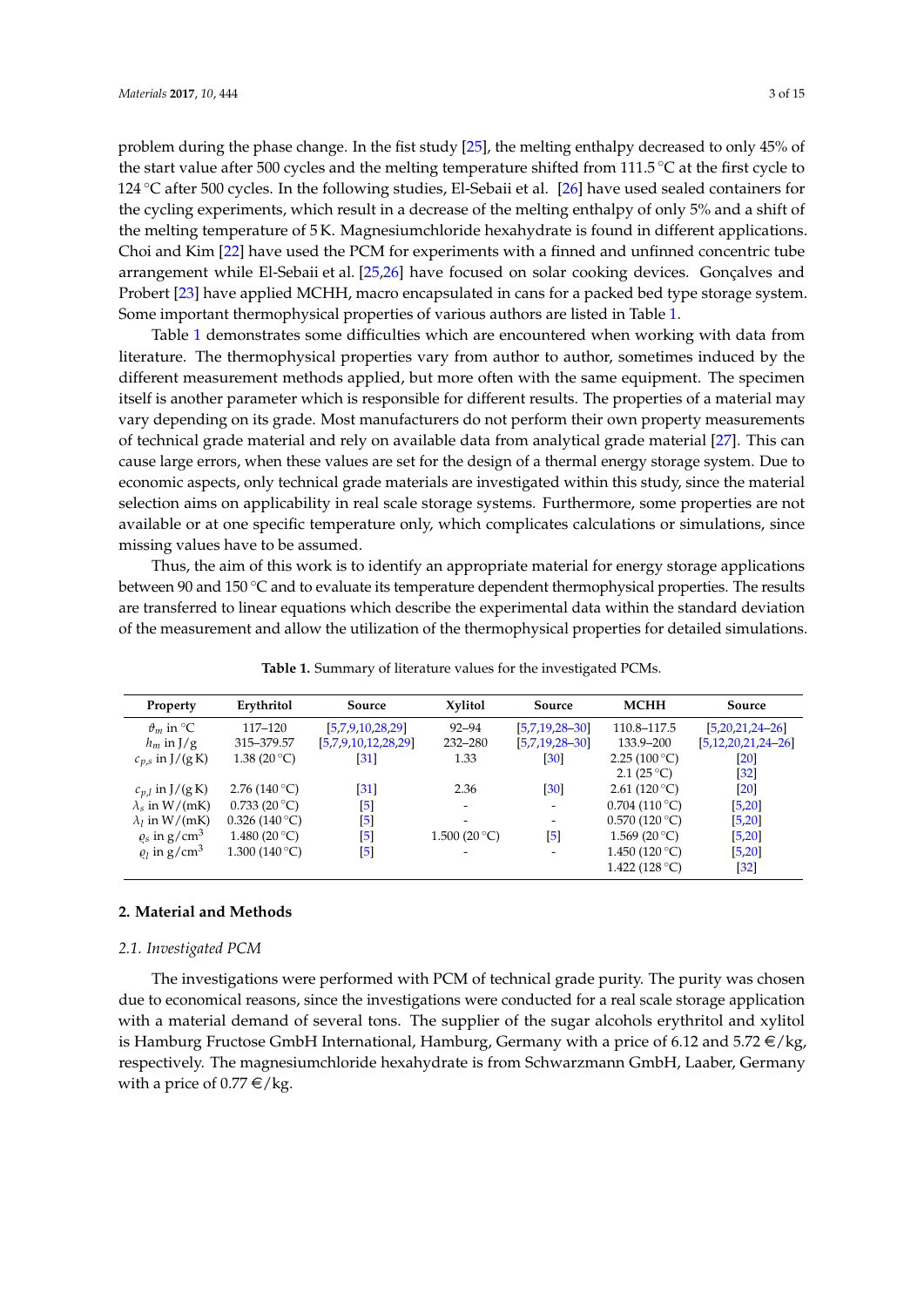# <span id="page-3-1"></span>*2.2. Heat Capacity, Melting Temperature and Latent Heat*

# 2.2.1. DSC

Heat capacities, melting temperatures and the latent heat of the PCM samples were studied with a DSC 200 F3 Maia $^{\textrm{\textregistered}}$  from Netzsch, Selb, Germany. The analysis was carried out in accordance with the procedure given by Gschwander et al. [\[33\]](#page-14-14), but, due to the supercooling of the specimen, only the heating cycles were analysed. Three samples with masses of about 10 mg were taken from every PCM and placed as powder in 25 µL aluminium crucibles and sealed by cold welding. Each sample was exposed to three consecutive cooling and heating cycles with a heating and cooling rate of 0.5 K/min. The heating rate was determined with a heating rate test to ensure thermal equilibrium within the samples [\[33\]](#page-14-14). Since these small heating rates result in a bad signal-to-noise ratio within the sensible regions (pure solid and liquid state) of the PCM, additional measurements with heating rates of 10 K/min for determining the heat capacity were performed. All measurements were conducted under nitrogen atmosphere at 20 mL/min. Temperature and heatflow calibration were realised with pure water, gallium, indium, bismuth and zinc. A sapphire reference standard was applied for the determination of the heat capacities. The accuracy of the DSC for the enthalpy and heat capacity measurements can be assumed within a range of  $\pm 5\%$  and  $\pm 3\%$ , respectively [\[34\]](#page-14-15). The melting temperature *ϑ<sup>m</sup>* was determined as the extrapolated onset temperature of the melting peak and the melting enthalpy  $h_m$  was calculated with a linear baseline [\[35\]](#page-14-16).

#### 2.2.2. Three-Layer-Calorimeter

The three-layer-calorimeter (3LC), manufactured by Laube [\[36\]](#page-14-17), is an instrument to determine heat capacities, melting enthalpies and phase change temperatures of PCM. The advantage of the calorimeter is the comparatively high sample mass of about 100 g compared to commonly used sample masses of about  $15g$  in T-history methods and only a few mg in DSC instruments [\[37\]](#page-14-18). The bigger sample size allows investigations under conditions close to practical applications, like macro-encapsulation, and delivers realistic values for the volume dependent supercooling.

As shown in Figure [1,](#page-3-0) the 3LC consists of an aluminium box that is covered by an insulation placed inside an aluminium case. The PCM sample is welded in a foil bag made of FEP (fluorinated ethylene propylene) folded and placed inside the inner aluminium box. Thermocouples placed between the two halves of the folded sample bag and at the aluminium case measure the temperature of the sample and the ambient, respectively. The whole setup was placed in an oven and heated up to a temperature and the ambient, respectively. The whole setup was placed in an oven and heated up to a temperature of 15 K below melting temperature of the investigated specimen. After reaching isothermal conditions  $(\sim 24 \text{ h})$ , the oven temperature was increased to 15 K above the melting temperature. The temperature evolution of the sample  $\vartheta_{sample}$  and the ambient  $\vartheta_{ambient}$  within this temperature-step was recorded. For the examination of the solidification behaviour, the oven temperature was decreased to the initial temperature, 15 K below the melting temperature. A comparison with calibration data, deposited in the evaluation tool *WOTKA* delivered by the manufacturer of the 3LC, allows the determination of the phase change temperature, specific heat and phase change enthalpy of the sample.  $\frac{1}{2}$  cratter of the investigated specifical tracturity. de la semperature lichia conditions

<span id="page-3-0"></span>

Figure 1. Sketch of the three-layer-calorimeter.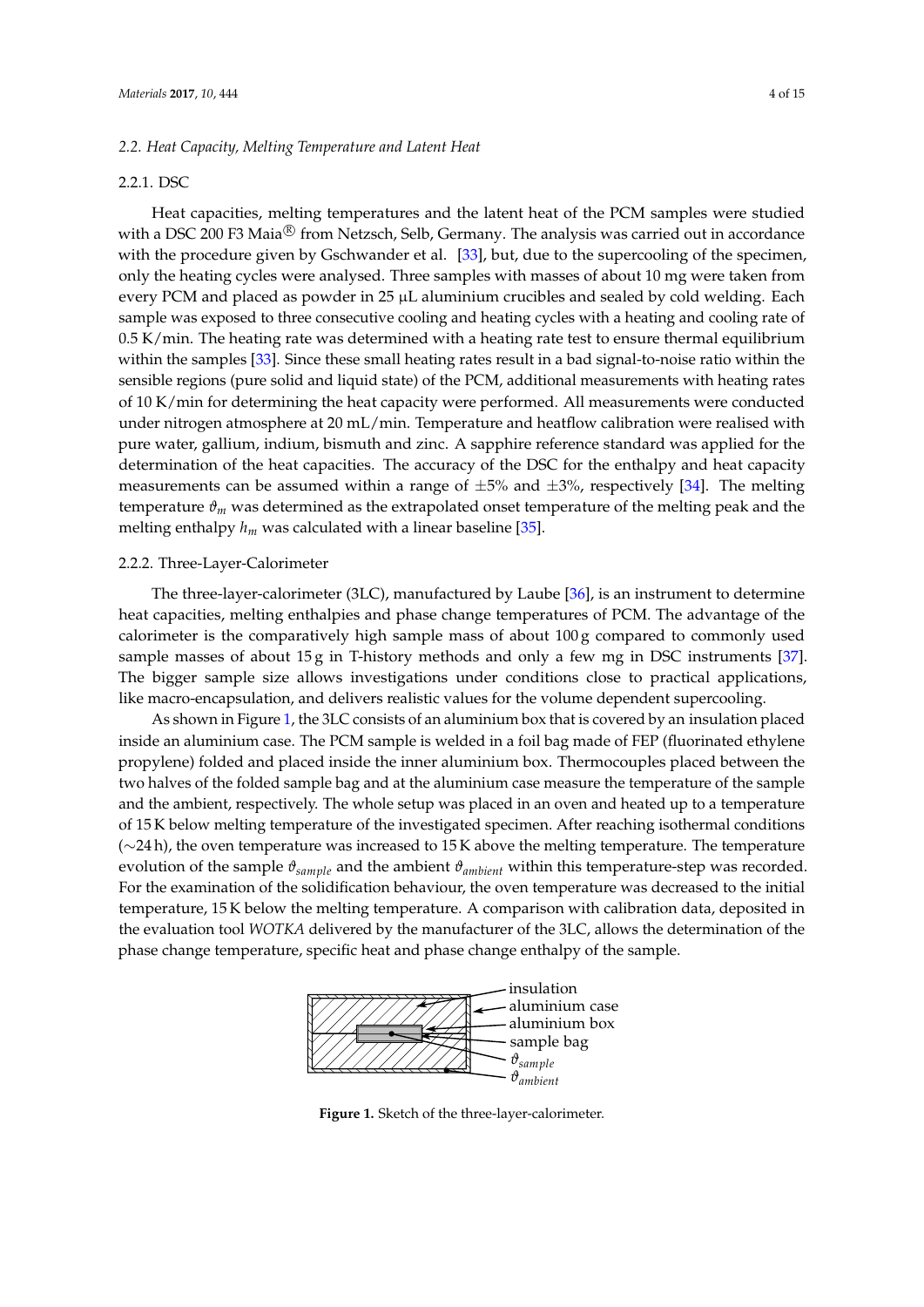# *2.3. Density*

<span id="page-4-0"></span>Density measurements were performed with an IMETER, manufactured by Breitwieser [\[38\]](#page-14-19). The working principle is a hydrostatic weighing. As shown in Figure [2,](#page-4-0) a defined amount of the sample is filled as granulate in a quartz glass cup. The cup is connected to a weighing cell by a load carrier that consists of a thin tungsten wire. When the specimen is submerged into a liquid with known density, the volume of the sample can be obtained and thus the density of the specimen is predictable. density of the specimen is predictable.  $\frac{1}{2}$  a thy divident weightly. The shown in Figure 2,  $\frac{1}{2}$  and  $\frac{1}{2}$  and  $\frac{1}{2}$  and  $\frac{1}{2}$  and  $\frac{1}{2}$  and  $\frac{1}{2}$  and  $\frac{1}{2}$  and  $\frac{1}{2}$  and  $\frac{1}{2}$  and  $\frac{1}{2}$  and  $\frac{1}{2}$  and  $\frac{1}{2}$  and  $\frac{1}{2}$  and  $\frac{1}{2}$  and  $\frac{1}{2}$  and  $\frac{1}{2}$  a emea anounce of the



Figure 2. Sketch of the IMETER setup for density measurements. uncertainty of the results was calculated from the

oil (N100S from Paragon Scientific, Prenton, United Kingdom) with well known density was chosen and the glass cup are surrounded by a double-with and the glass cup are surrounded by a double-with instead. The reference oil and the glass cup are surrounded by a double-walled glass cylinder that<br>in the class cup are surrounded by a double-walled glass cylinder that is flushed by a thermal oil to adjust the sample temperature in a range between 20 °C up to 150 °C. A magnetic stirrer ensures a uniform temperature within the measuring chamber. The densities are calculated by an equation proposed by Breitwieser [\[38\]](#page-14-19): Since the investigated PCM xylitol, erythritol and MgCl<sub>2</sub>·6H<sub>2</sub>O are soluble in water, a reference

$$
\varrho_{sample} = \frac{\varrho_{reference} - \varrho_{ambient}}{1 - \frac{W_{sample,reference}}{W_{ambient}}} + \varrho_{ambient}.
$$
\n(1)

Therein,  $\mathcal{Q}_{reference}$  is the density of the reference liquid,  $\mathcal{Q}_{ambient}$  the density of the ambient air and *W*<sub>sample,*reference* and *W<sub>ambient</sub>* are the weighing values of the sample within the reference liquid and the</sub> ambient air. With the density values at different temperatures, the volumetric coefficient of thermal expansion  $\alpha_V$  is calculated with:

<span id="page-4-1"></span>
$$
\alpha_V = \frac{\varrho_0 - \varrho_\vartheta}{\varrho_0(\vartheta - \vartheta_0)}.\tag{2}
$$

Therein,  $\rho_0$  is the density at a reference temperature (first measured temperature in the solid and liquid state),  $\rho_{\theta}$  the density at the temperature  $\vartheta$ , and ( $\vartheta - \vartheta_0$ ) the temperature difference between the reference and the actual measurement. The change of density  $\Delta \varrho_{sl}$  is defined as the difference between the solid  $(\varrho_s)$  and liquid density  $(\varrho_l)$  at the melting point with regard to the solid state:

<span id="page-4-2"></span>
$$
\Delta \varrho_{sl} = \frac{\varrho_s - \varrho_l}{\varrho_s}.\tag{3}
$$

These densities are determined by extrapolating the results of both phases to the melting point. Due to the comparatively big specimen volume of about 12 mL, the sample can be assumed as representative. Therefore, only one sample was measured in detail at different temperatures. A second sample with only one density measurement at a defined temperature was then used to validate the results and to eliminate sample dependencies. For the measurement, the specimen was heated up to a defined temperature. After reaching a stationary state, five consecutive measuring points were recorded and the mean value and its uncertainty are calculated. The uncertainty of the results was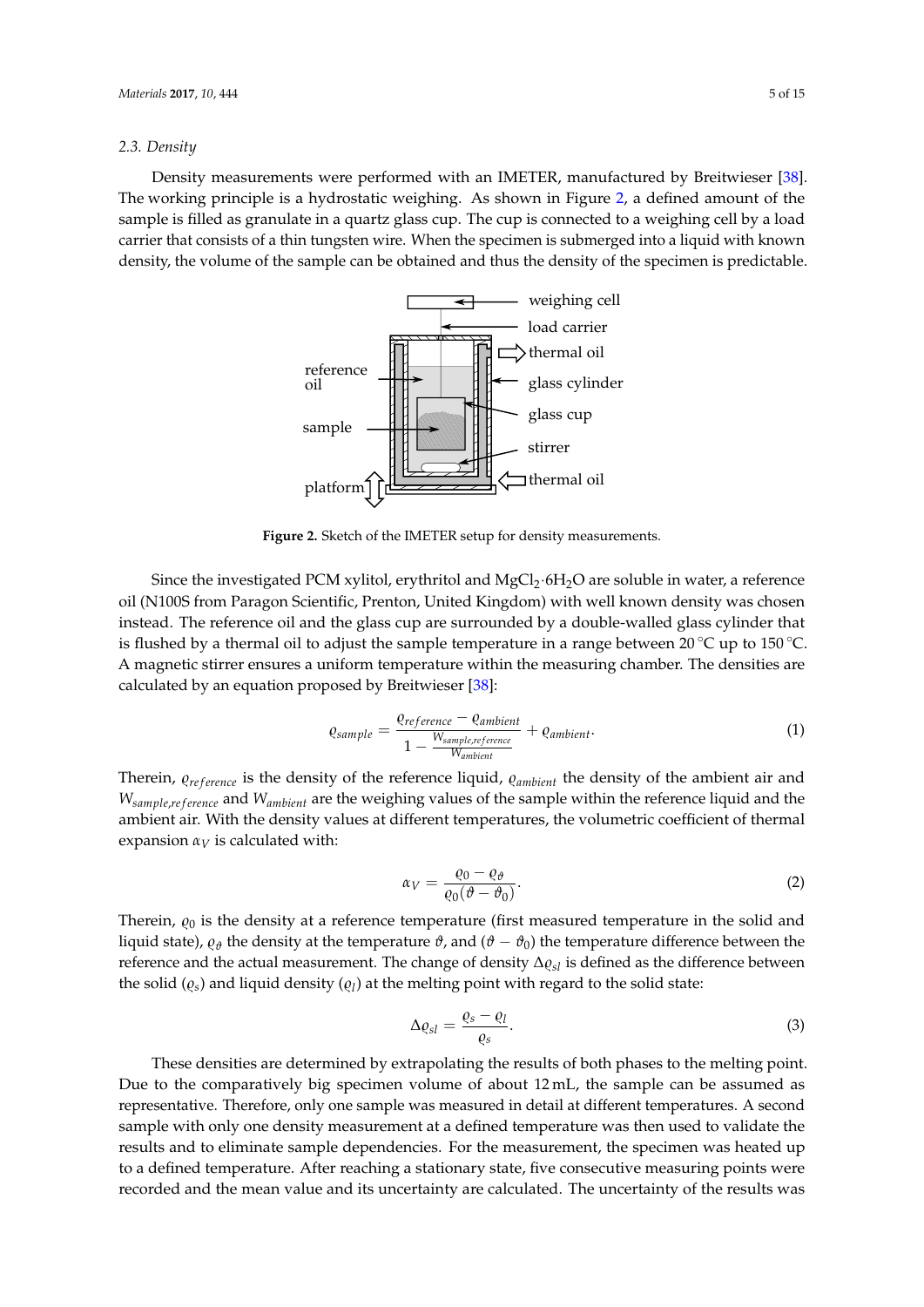calculated from the known uncertainties of the fluid density, the weighing cell and the temperature measurement with a coverage factor of  $k = 1$ .

# *2.4. Thermal Diffusivity and Conductivity*

The thermal diffusivity of the investigated PCM is measured with a LFA (light flash apparatus) 447 NanoFlash $^{\circledR}$  from Netzsch, Selb, Germany. Three different samples of each PCM with five consecutive diffusivity measurements at different temperatures in the solid and the liquid phase were investigated. A specimen holder for low viscosity liquids was used for the measurements. As sketched in Figure [3,](#page-5-0) it consists of two stainless steel platelets that are separated by a PEEK (polyether ether ketone) torus. The torus has an inner diameter of 15 mm and the thickness of the torus and the platelets is 1.5 mm and 0.1 mm, respectively. The three parts are held together by a bolted housing not shown in the sketch. Normally, the liquid sample is filled in the specimen holder with a syringe through two small holes in the PEEK torus. Due to the high melting point of the investigated PCM (between 90 °C and 120 ℃), this procedure is not applicable. Instead of filling in as a liquid, the specimen was adapted in at solid state. Therefore, the PCM was milled to fine powder (Figure [3a](#page-5-0)) and afterwards pressed in a cylindrical mould (Figure [3b](#page-5-0)) with a diameter of 13.8 mm and a depth of 1.55 mm. The diameter difference between the pressed powder pellet and the PEEK torus allows for the expansion of the PCM during the phase change and the slightly greater thickness of the pellet ensures sufficient contact with the platelets. The pellet was then placed in the specimen holder (Figure [3d](#page-5-0)) and the whole assembly was inserted in the LFA. Each measurement started above the melting point of the specimen to ensure the thermal contact between the PCM and the platelets (Figure [3e](#page-5-0)). Afterwards, the sample was cooled down and the thermal diffusivity in the solid state was determined (Figure [3f](#page-5-0)). After each series of<br>moscurements, the solidified specimen was reviewed to make sure that there were no air bubbles measurements, the solidified specimen was reviewed to make sure that there were no air bubbles within the sample and that there was contact of the PCM with the platelets. When the sample was fine, the thermal diffusivity had been calculated with the Proteus LFA Analysis software version 6.1.0 from Netzsch, Selb, Germany applying a three-layer-model (platelet—sample—platelet). According to Netzsch, the accuracy of the LFA measurement with this type of sample holder can be assumed within a range of  $\pm 5\%$  (tested with water). Thermophysical properties of selected PCM for waste heat transportation • August 2016

<span id="page-5-0"></span>

**Figure 2:** *Sketch of the LFA sample holder.* **Figure 3:** *Steps of the sample preparation for the LFA measure-***Figure 3.** Sketch of the LFA sample holder (**left**) and steps of the sample preparation for the LFA measurements (**right**).

The thermal conductivity  $\lambda$  is calculated from the measured thermal diffusivity *a*, density  $\rho$  and  $\frac{1}{\pi}$  heat capacity  $c_p$ :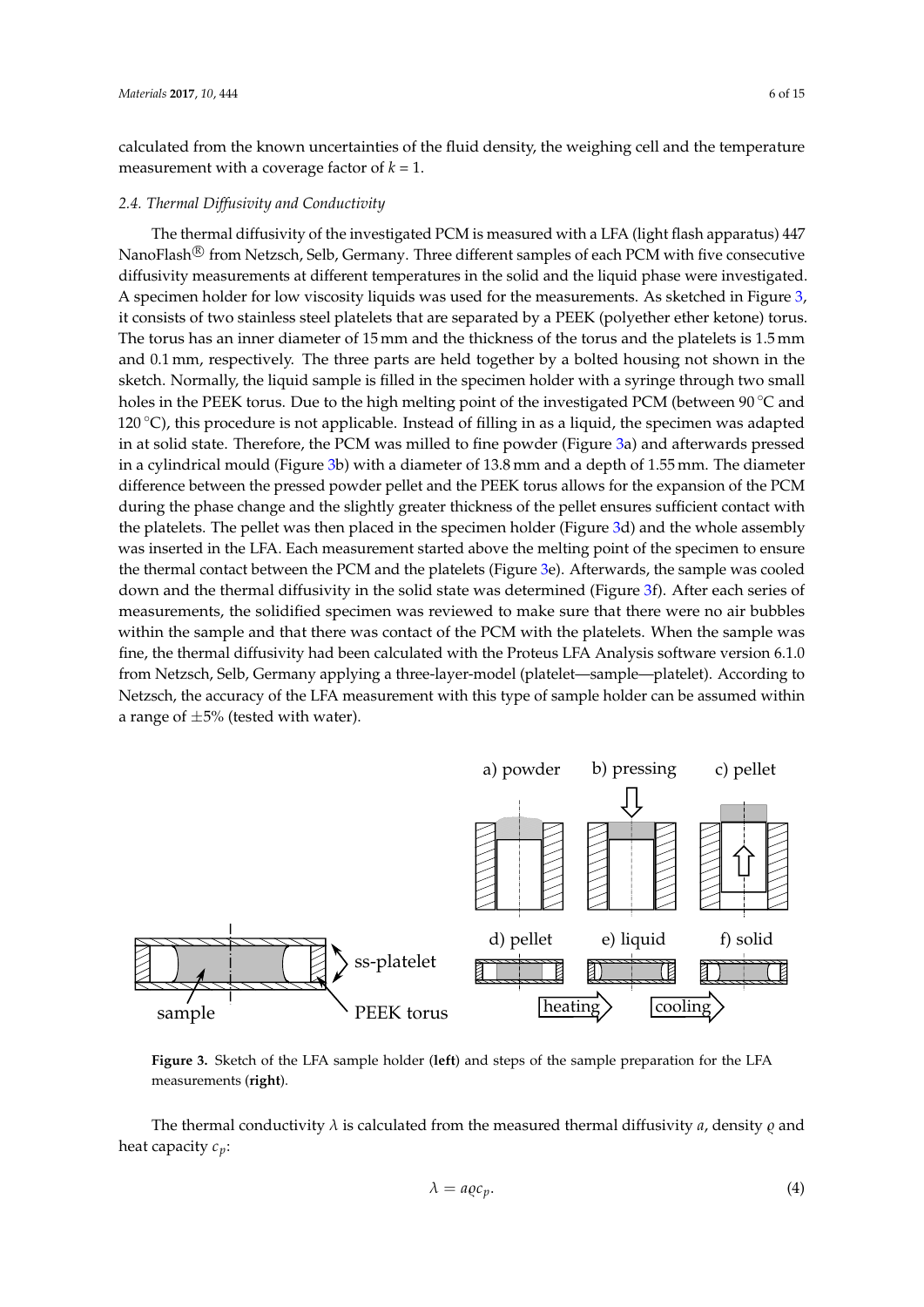Since all of these quantities are afflicted by the uncertainty of the applied measurement devices, the combined uncertainty of the thermal conductivity is calculated using Gaussian propagation of uncertainty. The relative uncertainties of the devices specified by the manufacturer and applied for calculation are 5%, 3% and 0.1% for the thermal diffusivity, heat capacity and density measurement, respectively.

# *2.5. Cycling*

Cycling experiments were performed to analyse the long time stability of the storage material. A PCM sample of about 10 mg was placed in an aluminium crucible and continuously heated up to 155  $\degree$ C and cooled down to 55  $\degree$ C in the DSC. The measurements were performed with sensitivity and temperature calibration for the applied heating rate of 10 K/min. The latent heat and temperature were determined after each cycle. Since it was not reasonable to measure and subtract the signal of the empty crucible for all cycles, the absolute value of the latent heat has been afflicted with errors. Therefore, the enthalpy of each cycle was related to the latent heat of the first cycle and thus the error of the empty pan was eliminated. The determination of the melting temperature was not affected by the empty crucible, but, due to comparability, the temperature after each cycle was related to the temperature of the first cycle as well.

# **3. Results and Discussion**

# *3.1. Heat Capacity, Melting Temperature and Latent Heat*

#### 3.1.1. DSC

First, the measurements of the heat capacities  $c_p$  performed with the DSC at high heating rates of 10 K/min are presented. The xylitol and erythritol samples show a strong supercooling behaviour. While for erythritol the crystallisation can be observed about 60 K below the melting point, the crystallisation for xylitol never starts after it is molten once. The onset of melting for xylitol is detected at 90  $\pm$  1 °C and therefore lower than typical literature values of 92–94 °C [\[5,](#page-13-4)[7,](#page-13-6)[19,](#page-14-0)[28–](#page-14-9)[30\]](#page-14-11) and the melting enthalpy of  $237.6 \pm 1.3$  J/g, determined by the integration of the  $c<sub>p</sub>$  curve, agrees well with the result of 240.1 J/g published by Diarce et al. [\[29\]](#page-14-10). The heat capacity in the solid state at 20  $\degree$ C is  $1.27 \pm 0.05$  J/(g K), and, in the liquid state at 120 °C, it is 2.73  $\pm$  0.08 J/(g K). A study by Barone et al. [\[30\]](#page-14-11) reports a heat capacity of  $1.33$  J/(g K) in the solid state and a lower value of  $2.36$  J/(g K) in the liquid state, but without detailed information about the corresponding temperature. Erythritol shows two different melting points. Figure [4](#page-7-0) presents the heat capacity as a function of the temperature for six repeated measurements (M1–M6) of the same sample of erythritol (S4). While measurements M2–M4 have an onset of melting of  $105.1 \pm 0.1$  °C, the melting starts at  $118.1 \pm 0.6$  °C for M1, M5 and M6. The reason for the two melting points is the occurrence of different crystal structures within the solid phase as reported by Lopes Jesus et al. [\[8\]](#page-13-7). The higher melting temperature fits well with 118 and 118.4  $\degree$ C from Talja and Roos [\[28\]](#page-14-9) and Sari et al. [\[10\]](#page-13-9). The melting enthalpy determined by integration of the  $c_p$  curve is 352.9  $\pm$  0.7 J/g and 316  $\pm$  1 J/g for the 118 °C and 105 °C melting peak, respectively. These values meet the broad range of available results between 315–379.57 J/g from other studies [\[5](#page-13-4)[,7](#page-13-6)[,9](#page-13-8)[,10](#page-13-9)[,12](#page-13-11)[,28](#page-14-9)[,29\]](#page-14-10). The heat capacity in the solid state at 20 °C is 1.34  $\pm$  0.09 J/(g K), and, in the liquid state at 150 °C, it is 2.87  $\pm$  0.03 J/(g K), which is in good agreement with 1.38 J/(g K) and  $2.76$  J/(g K) from the studies of Kakiuchi et al. [\[31\]](#page-14-12). The strong supercooling and the occurrence of different melting ranges restrict the utilisation of the sugar alcohols as PCM. Therefore, no further detailed DSC investigations were carried out with xylitol and erythritol.

The MgCl<sub>2</sub>·6H<sub>2</sub>O samples show a smaller supercooling of maximum 30 K below the melting point. In the upper part of Figure [5,](#page-7-1) the measured enthalpy *h* is visualized as a function of the temperature *ϑ* for melting. The upper graph presents the mean value of three different samples with three consecutive melting cycles per sample. As explained in Section [2.2,](#page-3-1) different measuring methods and heating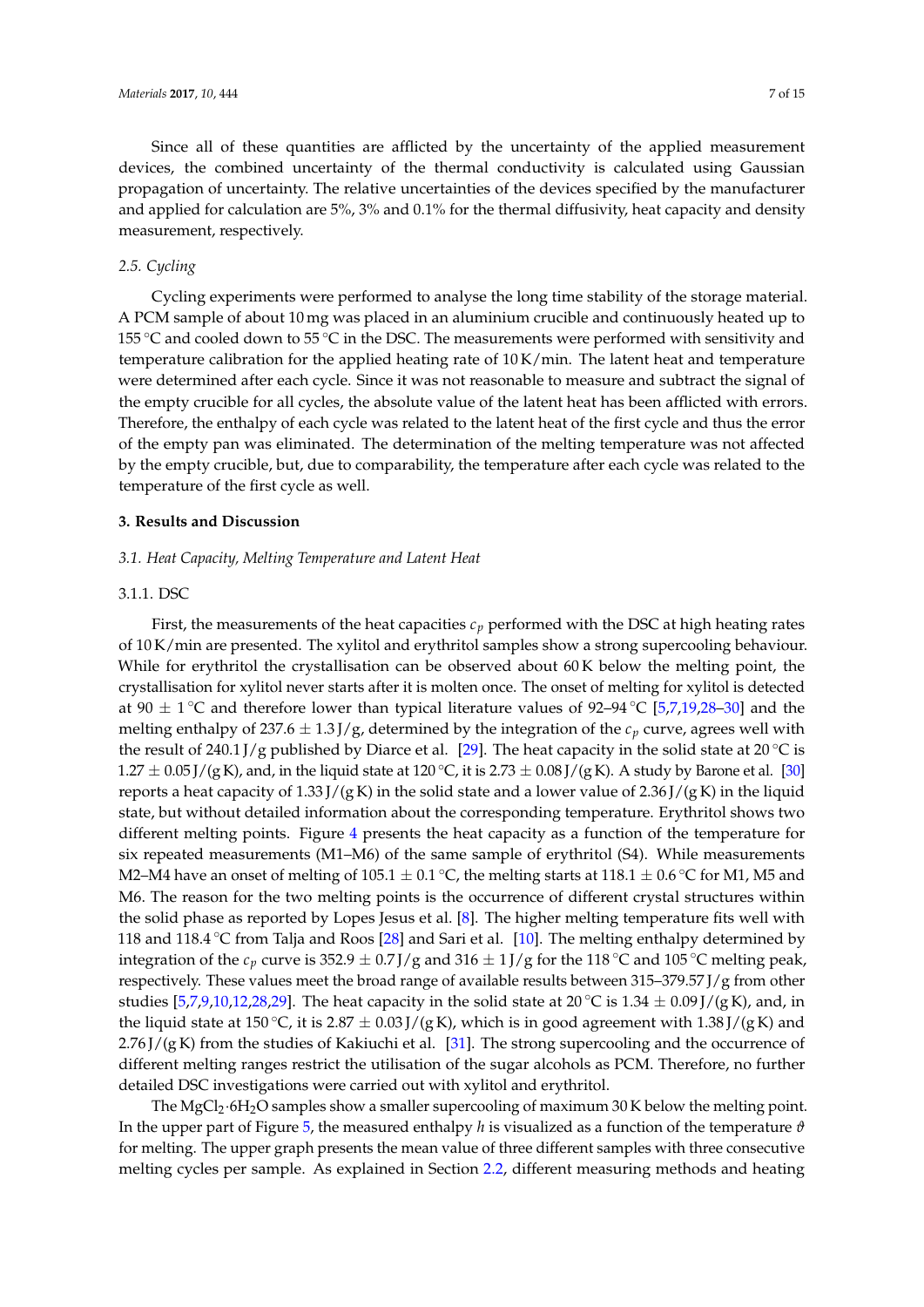rates were applied for the regions of sensible and latent heat. The areas highlighted in grey were determined with the c<sub>p</sub>-comparative method and a heating rate of 10 K/min, while the melting peak was determined with a heating rate of  $0.5$  K/min and a sensitivity calibration. The mean value of the latent heat is  $166.9 \pm 1.2$  J/g between 114 and 118 °C, and the onset and offset temperatures of melting are  $115.1\pm0.1$  °C and  $117.4\pm0.1$  °C, respectively. The latent heat agrees well with  $167$  J/g from the results of Cantor [\[21\]](#page-14-2) and 169 J/g from the studies of Rathgeber et al. [\[12\]](#page-13-11).  $\alpha$  determined with the  $\epsilon_p$ o<br>respective method red a besting ushe of 10 K (m paraire memorand a nealing rate of 10 K/m  $2.76$  bind studies of Kakiuchi et al.  $31$ 

<span id="page-7-0"></span>

<span id="page-7-1"></span> $\mathbf{F}_i$  and  $\mathbf{F}_i$  Heat capacity of erythritol at different melting cycles. The sample h points depending on the present crystal structure within the solid phase. Figure 4. Heat capacity of erythritol at different melting cycles. The sample has two different melting resent et y star structure  $\frac{1}{\sigma}$ 



graph presents the mean value of three samples. The grey areas are determined with the  $c_p$ -comparative **Figure 6:** *Enthalpy h and heat capacity cp as a function of the* Figure 5. Enthalpy h and heat capacity  $c_p$  as a function of the temperature  $\vartheta$  for MCHH. The upper method and the melting peak with a sensitivity calibration. The dashed lines represent the *the melting peak with a sensitivity calibration. The* cles of the DSC investigations. The DSC investigations. The crystallisation of the crystallisation of the crystallisation of the crystallisation of the crystallisation of the crystallisation of the crystallisation of the c standard deviation.

The mean value of the heat capacity as a function of the temperature is plotted in the lower part of Figure [5.](#page-7-1) Within the solid region, between 80 and 110 °C,  $c_p$  rises progressively with increasing temperature while in the liquid region, between 120 and 150 ℃, *c*<sub>*p*</sub> increases linearly. The dashed lines represent the standard deviation of the three investigated samples with three measuring cycles at each  $t = 111 + 1740000, 140000, 00000$ 1 die sond state at 100 °C is 1.00  $\pm$  0.00 J/ (g K) at 120 °C, it is 2.57  $\pm$  0.06 J/(g K). The solid state heat capacity is significantly smaller compared to 2.25 J/(g K) reported by Lane [\[20\]](#page-14-1), but the value in the liquid state of 2.61 J/(g K) agrees well with our measurements. The heat capacity as a function of temperature in the liquid state can be described with a linear equation (Table [2\)](#page-8-0) with a maximum deviation of 0.2% to the measured values. In the solid state, state at  $\frac{1}{2}$  is  $\frac{1}{2}$  is  $\frac{1}{2}$ . The solid measurement of the solid  $\frac{1}{2}$ .  $\frac{1}{2}$  is the matrix of compared compared compared compared compared compared compared compared compared compared compared compared compared compared compared compared compared compared compared compared compared compa a deviation from the linear behaviour between 80 and 100 °C. Nevertheless, it is possible to describe the whole temperature range between 80 and 110 °C with one linear equation within the standard deviation of the measurements. When applying the parameters listed in Table [2,](#page-8-0) the maximum deviation  $T_{\rm eff} = 115.8 \pm 1.8 \times 10^{-10}$ sample. The heat capacity in the solid state at 100 °C is 1.83  $\pm$  0.06 J/(g K), and, in the liquid state  $r = 1.1 \pm 1.5$ there seem to occur first phase transition effects above 100 °C in some of the samples, which cause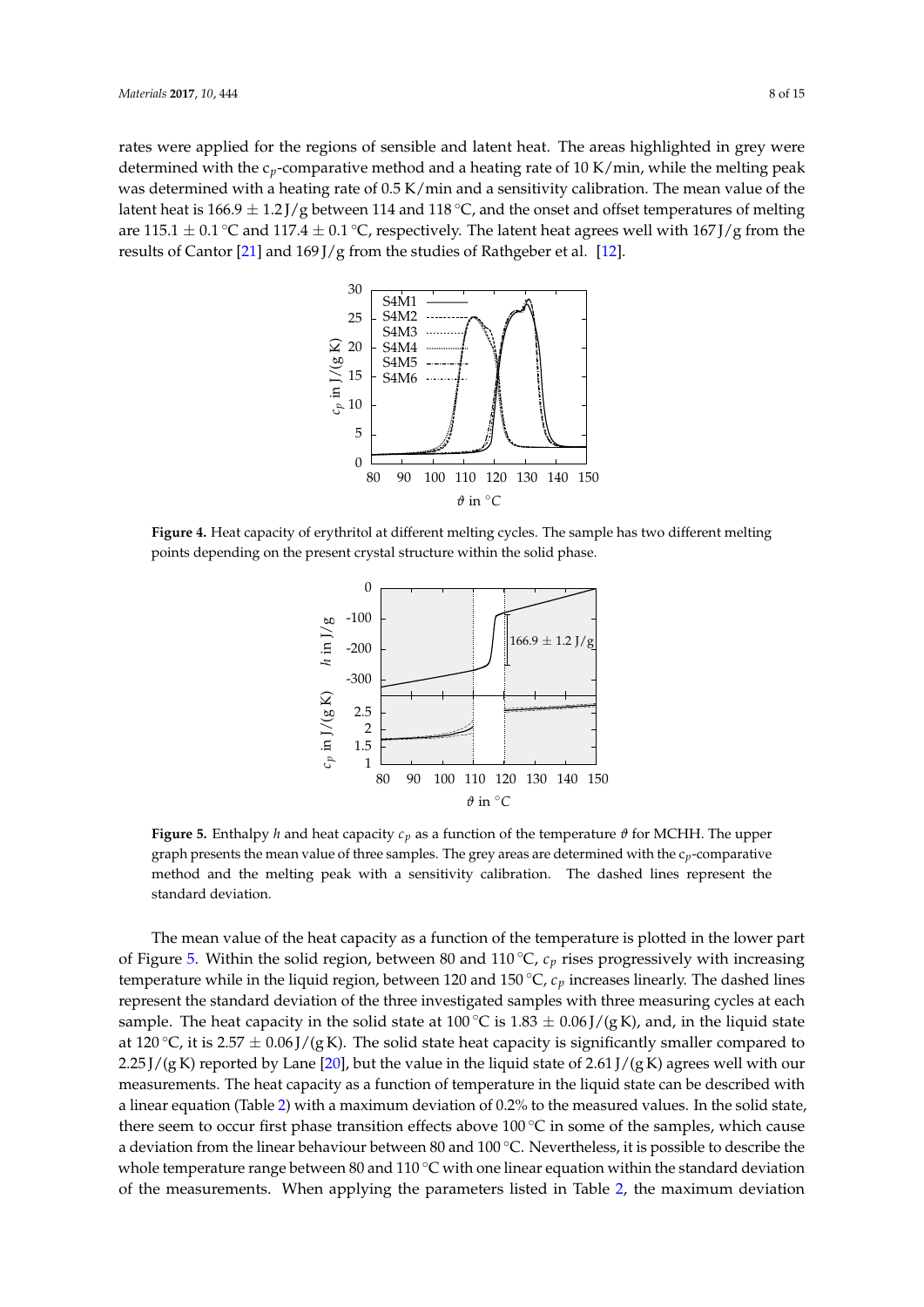between calculated and measured values is −8.3% at 110 ◦C compared to a standard deviation of the measurements of  $\pm 9\%$ . Some key results of the measurements are summarized in Table 4.

<span id="page-8-0"></span>**Table 2.** Factors for the linear equation  $c_p(\theta) = d_1 \cdot \theta + d_2$  to describe the temperature dependency of the heat capacity of MCHH.

| Range                     | d1                     | d,    |
|---------------------------|------------------------|-------|
| solid $(80-110\degree C)$ | $7.00 \times 10^{-3}$  | 1.155 |
| liquid (120–150 °C)       | $5.145 \times 10^{-3}$ | 1.945 |

#### 3.1.2. Three-Layer-Calorimeter

Despite the big sample size of about 100 g, it is not possible to solidify xylitol after it was molten once, and, therefore, no results can be evaluated. Erythritol starts to melt at 118.2 ◦C, which corresponds with the onset of melting examined in some melting cycles of the DSC investigations. The crystallisation of the liquid erythritol starts at 71.2 ◦C, which results in a supercooling of 47 K. This is about 13 K lower compared to the DSC results but is nevertheless too large for the desired application. The melting enthalpy is 337 J/g between 110 and 125 °C and therefore 5% lower than the DSC results.

<span id="page-8-1"></span>The MCHH starts to melt at 115.8  $°C$ , which agrees well with the onset of melting examined within the DSC measurements. The crystallisation of the liquid MCHH starts at 113 ◦C, which results in a supercooling of 2.8 K. It is about 27 K lower compared to the DSC results. Figure [6](#page-8-1) compares the results from the DSC measurement with the results from the three-layer-calorimeter. The phase change enthalpy for the melting cycle is 143.4 J/g between 114 and 118 ◦C and therefore 14% lower than the DSC result. A reason for this large deviation has not been identified yet. Figure [6](#page-8-1) presents the solidification cycle of the MCHH as well. Some key results of the measurements are summarized in Table 4.



**Figure 7:** *Enthalpy h as a function of the temperature ϑ for* Figure 6. Enthalpy  $h$  as a function of the temperature  $\vartheta$  for MCHH. The solid line is the result of the DSC measurement (Figure [5\)](#page-7-1) and the dashed lines connect the resulting measuring points from the *resulting measuring points from the 3LC. The arrows indicate the direction of temperature change within* 3LC. The arrows indicate the direction of temperature change within the measurements.

# *3.2. Density*

measurement uncertainties, and they are smaller than 0.1% for all measured points. The standard deviation of the five measurements at each temperature lies within the range of the uncertainties. The volumetric coefficients of thermal expansion *αV* are calculated with Equation [\(2\)](#page-4-1) and the change of  $\left( 3 \right)$ samples and five shots at each temperature. The  $\alpha$ The results of the density measurements are summarized in Figure [7.](#page-9-0) The error bars are the density  $\Delta \varrho_{sl}$  with Equation [\(3\)](#page-4-2).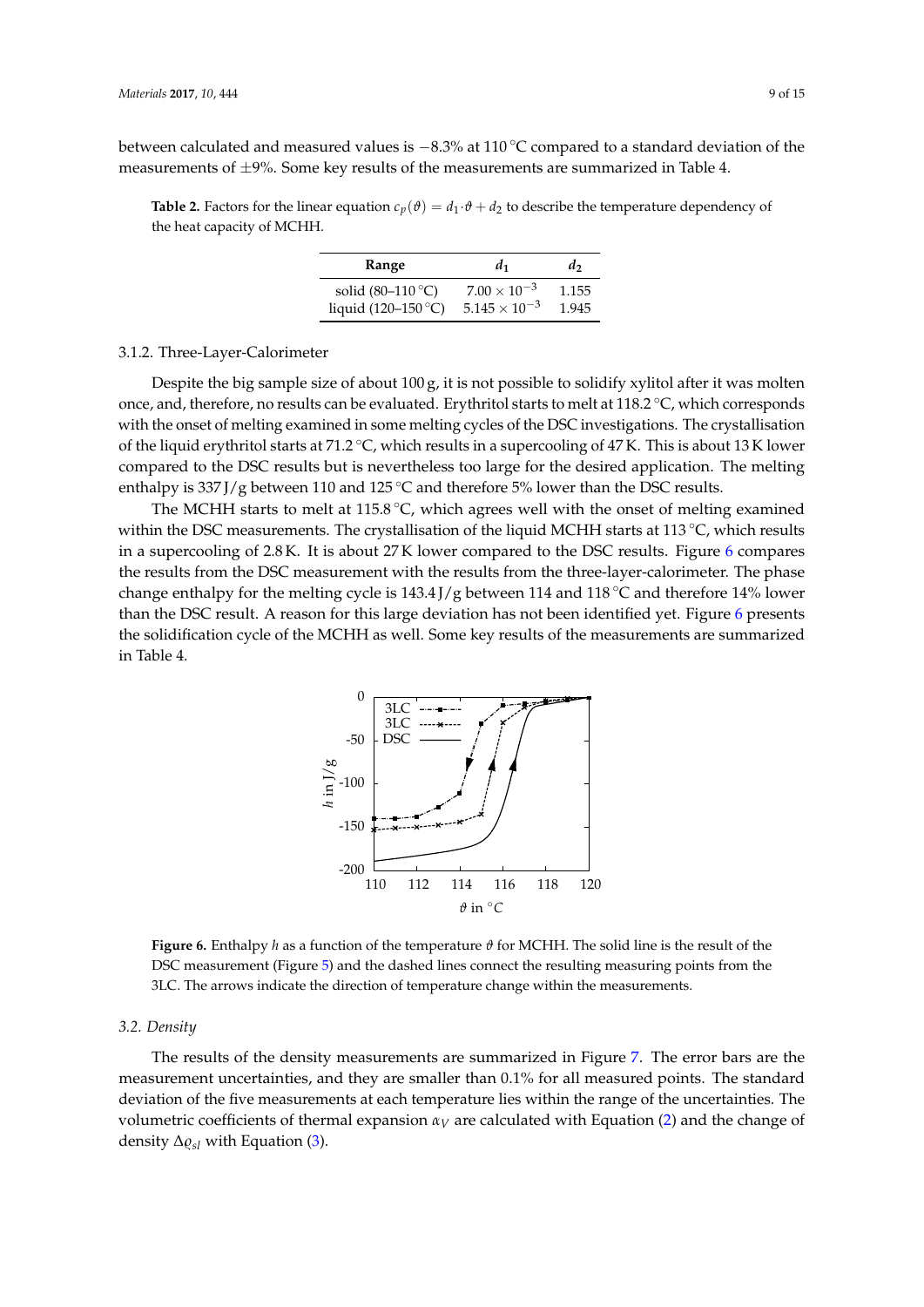<span id="page-9-0"></span>

**Figure 7.** Density *ę* as a function of the temperature *θ* of the investigated PCM. The dashed line *linear fit of the measured points.* represents the linear fit of the measured points.

 $m$ duste hee the highest depeits of 1 FOEE difful die 1.5955 ± 0.0004 g/cm<sup>3</sup> and 1.4404 ± 0.0004 g/cm<sup>3</sup> and 1.4404 ± 0. followed by xylitol and erythritol with  $1.5050 \pm 0.0004$  g/cm<sup>3</sup> and  $1.4404 \pm 0.0005$  g/cm<sup>3</sup>, respectively. The results are in good agreement within 3% with the values stated by Mehling and Cabeza [\[5\]](#page-13-4). Within the solid region, xylitol has the highest volumetric coefficient of thermal expansion with  $1.64 \cdot 10^{-4}/K$ , Magnesiumchloride hexahydrate has the highest density of  $1.5955 \pm 0.0002 \text{ g/cm}^3$  at 20 °C, followed by MCHH with  $1.17 \cdot 10^{-4}$ /K and erythritol with  $2.94 \cdot 10^{-5}$ /K. In the liquid state, the order is xylitol, erythritol and MCHH with values of  $5.02 \cdot 10^{-4}$ /K,  $3.95 \cdot 10^{-4}$ /K and  $3.76 \cdot 10^{-4}$ /K, respectively. For the calculation of *αV*, a linear behaviour of the change of density was assumed. This assumption results in a maximum deviation of 0.3% between measured values and the linear fit. The density change from solid to liquid is 10.1% for erythritol, followed by 8.4% for xylitol and 7.7% for MCHH. For these values, the measured results were extrapolated to the melting point of the specimen. Some key results of the measurements are summarized in Table 4.

# *3.3. Thermal Diffusivity and Conductivity*

The results of the thermal diffusivity measurements are summarized in Figure [8.](#page-10-0) The error bars are the standard deviation calculated from three different samples and five shots at each temperature. The measurements with MCHH and erytritol started at the high temperatures in the liquid state. Xylitol started at the solid state, since, due to the high supercooling, no solidification was possible after the sample had been molten once.

The thermal diffusivity of all specimens is higher in the solid than in the liquid state. Furthermore, it decreases with increasing temperatures in the solid and is nearly temperature independent within the liquid. Only MCHH indicates a remarkable decrease of the thermal diffusivity in the liquid state with increasing temperatures. The reproducibility is good when measuring the liquid, pointed out by the standard deviation of less than 4% for all specimens. Within the solid region, higher deviation can be observed, possibly caused by a bad or partially lost contact between the samples and the platelets of the sample holder. Nevertheless, the standard deviation is less than 5% for all measured points in the solid state. A significantly higher standard deviation of about 27% can only be noticed for the xylitol sample at 100 $\degree$ C, which could be caused by a not completely molten sample.

Erythritol has the highest thermal diffusivity of  $0.456 \pm 0.018$  mm<sup>2</sup>/s at 20 °C, followed by xylitol and MCHH with 0.270  $\pm$  0.002 mm<sup>2</sup>/s and 0.244  $\pm$  0.011 mm<sup>2</sup>/s, respectively. In the liquid state at 120 °C, both sugar alcohols have nearly the same thermal diffusivities with  $0.088 \pm 0.001$  mm<sup>2</sup>/s and  $0.100 \pm 0.001$  mm<sup>2</sup>/s for erythritol and xylitol, while MCHH has the highest value of  $0.173 \pm 0.009$  mm<sup>2</sup>/s.

As indicated in Figure [8,](#page-10-0) the mean values of the measured thermal diffusivity can be well described with a linear fit. The obviously deviating point for xylitol at 100 ℃ was left out for this calculation. The linear equations describing the temperature dependent behaviour of each PCM in the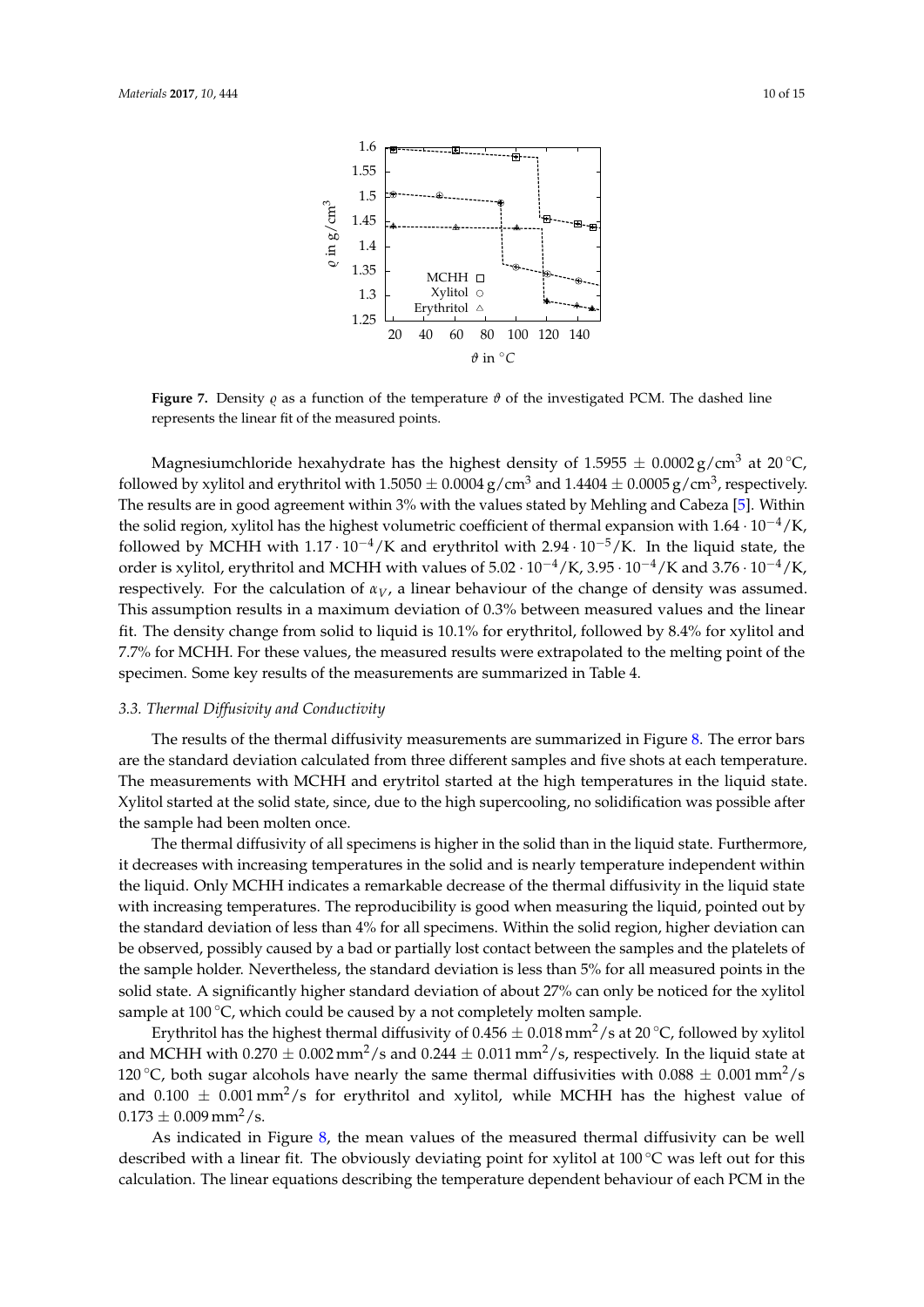<span id="page-10-0"></span>solid and liquid state are summarized in Table [3.](#page-10-1) The maximum relative deviations between measured thermal diffusivities and the linear approximations are 1.3%, 2.6% and 4.7% for erythritol, xylitol and MCHH, respectively.



**Figure 7:** *Enthalpy h as a function of the temperature ϑ for MCHH. The solid line is the result of the DSC mea*three different samples and five shots at each temperature. The dashed line represents the linear fit of the points, used to calculate the temperature dependency of  $\theta$  and extrapolated *indicate the direction of temperature change within* the PCM. *error bars are the standard deviation from three dif-***Figure 8.** Thermal diffusivity *a* of the investigated PCM. The error bars are the standard deviation from the points, used to calculate the temperature dependency of *a*, and extrapolated to the melting point of

<span id="page-10-1"></span>**3.2 Thermal diffusivity Table 3.** Factors for the linear equation  $a(\theta) = e_1 \cdot \theta + e_2$  to describe the temperature dependency of the thermal diffusivity.

| Range                                             | e <sub>1</sub>                                     | ez                                               |
|---------------------------------------------------|----------------------------------------------------|--------------------------------------------------|
|                                                   | Erythritol                                         |                                                  |
| s. $(20-118\degree C)$<br>1. $(118-150\degree C)$ | $-1.099 \times 10^{-3}$<br>$3.338 \times 10^{-5}$  | $4.813 \times 10^{-1}$<br>$8.390 \times 10^{-2}$ |
|                                                   | Xylitol                                            |                                                  |
| s. $(20-90 °C)$<br>1. $(90-140$ °C)               | $-7.351 \times 10^{-4}$<br>$-2.666 \times 10^{-5}$ | $2.865 \times 10^{-1}$<br>$1.035 \times 10^{-1}$ |
|                                                   | MgCl <sub>2</sub> ·6H <sub>2</sub> O               |                                                  |
| s. $(20-115\degree C)$<br>1. $(115-150\degree C)$ | $-1.437 \times 10^{-4}$<br>$-5.794 \times 10^{-4}$ | $2.471 \times 10^{-1}$<br>$2.377 \times 10^{-1}$ |

Since there are no data for the thermal diffusivities available in the liter compare the measured results. Another option is the comparison of the thermal conductivity, calculated from the measured therm from the measured thermal diffusivity, density and heat capacity. The combined uncertainties of the determined conductivities are calculated with a coverage factor of  $k = 1$ . Since there are no data for the thermal diffusivities available in the literature, it is not possible to

ylitol at 100 °C was left out for this calculation. The 100 °C was left out for this calculation. The 100 °C was

MCHH has a thermal conductivity of  $0.70 \pm 0.05$  W/(mK) in the solid state at 110 °C and  $0.63 \pm 0.04$  W/(m K) in the liquid state at 120 °C. The solid state thermal conductivity is in good agreement with the value of  $0.704 W/(m K)$  from Mehling and Cabeza [\[5\]](#page-13-4) and Lane [\[20\]](#page-14-1), and the liquid state thermal conductivity from this work is 10% higher compared to the literature  $\frac{1}{1}$   $\frac{6.870 \text{ Hz}}{100 \text{ Hz}}$ value of  $0.370$  W/  $(\text{III N})$ .  $0.33 \pm 0.02$  W/(m K) for the solid state at 20 °C and the liquid state at 140 °C, respectively. The thermal conductivity in the liquid state agrees with the value of Mehling and Cabeza [\[5\]](#page-13-4), but, within the compare the measured results. And the measured results. And the measured results. Another option is the measured results. Another security is the measured results. Another security is the measured results. Another security value of  $0.570 \,\mathrm{W/(m\,K)}$ . The thermal conductivities of erythritol are  $0.89 \,\pm\, 0.06 \,\mathrm{W/(m\,K)}$  and solid state, it is 20% higher and beyond the range of the combined uncertainty. Xylitol has a thermal state at  $140^{\circ}$ C, and there are no comparative figures in the literature. Some key results of the conductivity of  $0.52 \pm 0.04$  W/(m K) in the solid state at 20 °C and  $0.36 \pm 0.03$  W/(m K) in the liquid measurements are summarized in Table [4.](#page-11-0)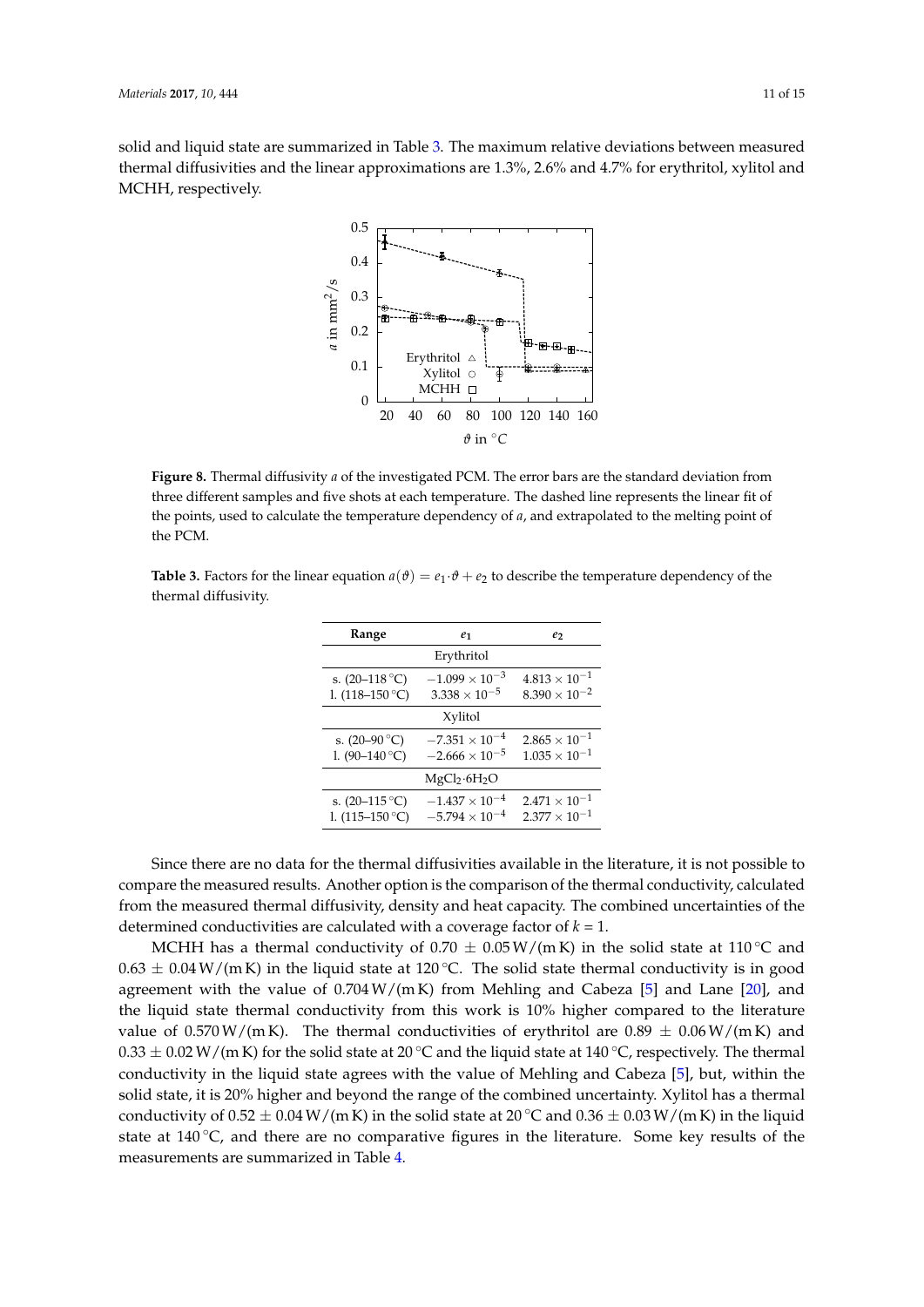<span id="page-11-0"></span>

| <b>Table 4.</b> Results of the three investigated PCMs including the standard deviation of the measurements. |
|--------------------------------------------------------------------------------------------------------------|
| The results for the thermal conductivity are calculated from the measured thermal diffusivities a,           |
| densities $\rho$ and heat capacities $c_p$ and the deviation is the combined uncertainty of the applied      |
| measurement devices.                                                                                         |

| Property                                                             | Erythritol                       | <b>Xylitol</b>              | <b>MCHH</b>                  |
|----------------------------------------------------------------------|----------------------------------|-----------------------------|------------------------------|
| $\vartheta_{m,DSC}$ in °C                                            | $105.1 \pm 0.1$                  | $90 \pm 1$                  | $115.1 \pm 0.1$              |
|                                                                      | $118.1 \pm 0.6$                  |                             |                              |
| $\vartheta_{m,3LC}$ in °C                                            | 118.2                            |                             | 115.8                        |
| $\Delta \vartheta_{sup, DSC}$ in K                                   | 60                               | >90                         | 30                           |
| $\Delta \vartheta_{sup,3LC}$ in K                                    | 47                               |                             | 2.8                          |
| $h_{m, DSC}$ in J/g                                                  | $316 \pm 1 (90 - 135 \degree C)$ | $237.6 \pm 1.3$ (70-116 °C) | $166.9 \pm 1.2$ (114–118 °C) |
|                                                                      | $352.9 \pm 0.7$ (110-145 °C)     |                             |                              |
| $h_{m,3LC}$ in J/g                                                   | 337 (110–125 °C)                 |                             | 143.4 (114–118 °C)           |
| $c_{p,s}$ in J/(gK)                                                  | $1.34 \pm 0.09$ (20 °C)          | $1.27 \pm 0.05$ (20 °C)     | $1.83 \pm 0.06$ (100 °C)     |
| $c_{n,l}$ in J/(gK)                                                  | $2.87 \pm 0.03$ (150 °C)         | $2.73 \pm 0.08$ (120 °C)    | $2.57 \pm 0.06$ (120 °C)     |
| $a_{s,20}$ c in mm <sup>2</sup> /s                                   | $0.456 \pm 0.018$                | $0.270 \pm 0.002$           | $0.244 \pm 0.011$            |
| $a_{l,120\degree\text{C}}$ in mm <sup>2</sup> /s                     | $0.088 \pm 0.001$                | $0.100 \pm 0.001$           | $0.173 \pm 0.008$            |
| $\varrho_{s,20}$ °C in g/cm <sup>3</sup>                             | $1.4404 \pm 0.0005$              | $1.5050 \pm 0.0004$         | $1.5955 \pm 0.0002$          |
| $\alpha_{V,s(20^{\circ}\text{C}\vartheta_{m})}$ in $1/\text{K}$      | $2.94 \cdot 10^{-5}$             | $1.64 \cdot 10^{-4}$        | $1.17 \cdot 10^{-4}$         |
| $q_{l,120}$ c in g/cm <sup>3</sup>                                   | $1.2891 \pm 0.0008$              | $1.3446 \pm 0.0003$         | $1.4557 \pm 0.0004$          |
| $\alpha_{V,l(\vartheta_m150\,{}^\circ\mathrm{C})}$ in $1/\mathrm{K}$ | $3.95 \cdot 10^{-4}$             | $5.02 \cdot 10^{-4}$        | $3.76 \cdot 10^{-4}$         |
| $\Delta \rho_{s}$ in %                                               | 10.1                             | 8.4                         | 7.7                          |
| $\lambda_s$ in W/(m K)                                               | $0.89 \pm 0.06$ (20 °C)          | $0.52 \pm 0.04$ (20 °C)     | $0.70 \pm 0.05$ (110 °C)     |
| $\lambda_1$ in W/(m K)                                               | $0.33 \pm 0.02$ (140 °C)         | $0.36 \pm 0.03$ (140 °C)    | $0.63 \pm 0.04$ (120 °C)     |

# *3.4. Cycling*

Figure [9](#page-11-1) demonstrates the results of the cycling experiments performed with MCHH. The melting enthalpies ( $h_{m@n.cycle}/h_{m@1.cycle}$ ) and temperatures ( $\vartheta_{m@n.cycle}/\vartheta_{m@1.cycle}$ ) of each cycle are related to the value of the first cycle. The results indicate a small shift of the melting temperature up to higher values, but the change is less than 0.3 K in absolute values. The melting enthalpy increases within the first cycles and decreases afterwards subsequently to about 99% of the starting value. There seems to be a plateau at that level, but further investigations are necessary for verification, especially with the value of the value of the value of the value of the value of the value of the value of the value of the value of samples at application scale. El-Sebaii et al. [\[25](#page-14-6)[,26\]](#page-14-7) have reported stronger fluctuations of the melting temperature and the melting enthalpy, but they used larger samples and hence segregation effects may appear stronger. There are no results for erythritol and xylitol since their strong and irregular supercooling requires a lot of additional effort for the experiments. co be a plateau at that level  $t_{\text{tot}}$  is the change is denoted in the change is less than 0.3  $\mu$ but further investigations are necessary for ve with samples at a strong and  $\mathbf{u}_\mathbf{T}$  .

<span id="page-11-1"></span>

rigure 9. Results of the related to the value of the first cycle. *thalpies and temperatures of each cycle are related* **Figure 9.** Results of the cycling test with MCHH. The enthalpies and temperatures of each cycle are *to the value of the first cycle.*

#### 4. **4. Conclusions**

stated by Mehler and Cabeza and Cabeza and Cabeza and Cabeza in the solid and Cabeza and Cabeza and Cabeza and Cabeza and Cabeza and Cabeza and Cabeza and Cabeza and Cabeza and Cabeza a magnesium chloride hexahydrate were investigated with different measuring techniques. The melting  $\overline{C}$ fluctuations of the melting temperature and the melt-The thermophysical properties of the sugar alcohols xylitol and erytrhitol and of the salt hydrate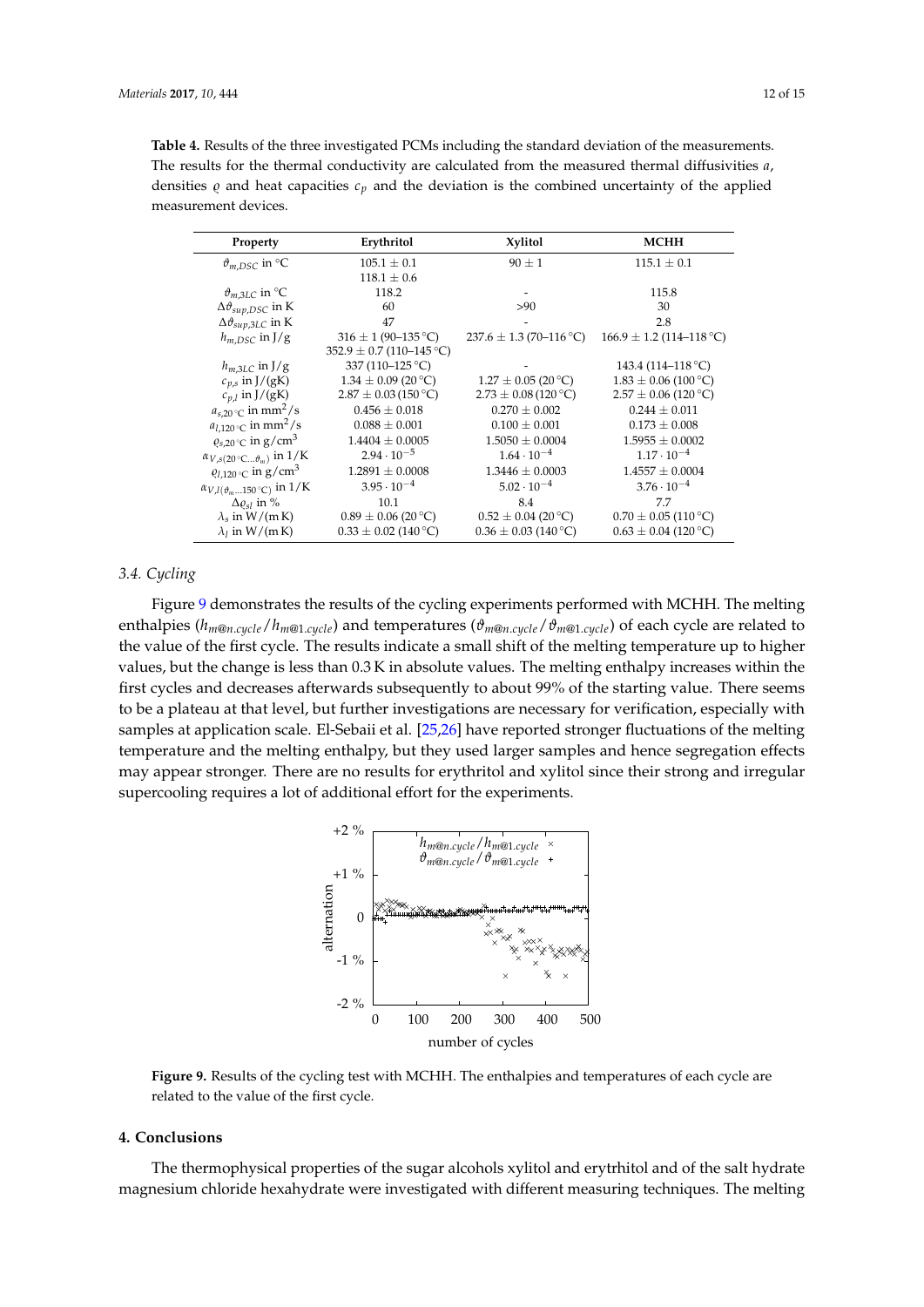and crystallization temperatures as well as the enthalpies and heat capacities were determined with a DSC and a three-layer-calorimeter, which allows the examination of bigger sample sizes. The thermal diffusivity was measured with the LFA measuring technique and the densities of the PCM were determined with a hydrostatic weighing.

Table [4](#page-11-0) summarizes the results of the three investigated PCMs. The two sugar alcohols erythritol and xylitol show considerable phase change enthalpies. In combination with the high densities, remarkable volumetric storage densities of up to  $450 \,\mathrm{MJ/m^3}$  are obtainable. The thermal diffusivity is comparatively high, especially for erythritol, with the highest values of the three candidates within the solid region. A high thermal diffusivity and consequently a high thermal conductivity is important for the PCM storage performance, especially at the solidification process, since the heat transfer is dominated by the continuously growing solid layer. Nevertheless, both sugar alcohols are not suitable for mobile thermal energy storage applications in the present form. The occurrence of different melting points for erythritol and the high supercooling of both candidates as well as their prices are great drawbacks. Therefore, further investigations to understand and reduce these negative effects are necessary to make theses attractive sugar alcohols applicable for technical applications.

The studied salt hydrate MgCl<sub>2</sub>·6H<sub>2</sub>O has a considerable supercooling at DSC scale samples, but an acceptable value of only 2.8 K at samples sizes of 100 g, which is a typical size for storage applications with macro-encapsulation. The melting enthalpy is  $166.9$   $\frac{1}{2}$ , therefore about half of erythritol, and the achievable volumetric storage density is only  $240$  MJ/m<sup>3</sup>. Despite these comparatively low storage densities, MCHH is the favourable candidate as PCM for waste heat transportation systems within this study. Linear equations describe the measured properties and allow the easy access to detailed material parameters for e.g. simulations.

**Acknowledgments:** We sincerely thank the German Federal Ministry for Economic Affairs and Energy (BMWi) for the research funding and support within the project with contract number 03ESP227B. This publication was funded by the German Research Foundation (DFG) and the University of Bayreuth in the funding programme Open Access Publishing.

**Author Contributions:** All authors contributed to this work. Stephan Höhlein is the main author of this work. Andreas König-Haagen assisted in the conceptual design of the study and contributed to reviewing the manuscript before submission. The whole project was supervised by Dieter Brüggemann. All authors revised and approved the publication.

**Conflicts of Interest:** The authors declare no conflict of interest.

# **Abbreviations**

The following abbreviations are used in this manuscript:

| 3LC           |          | 3-layer-calorimeter                |
|---------------|----------|------------------------------------|
| <b>DSC</b>    |          | Differential scanning calorimeter  |
| <b>FEP</b>    |          | Fluorinated ethylene propylene     |
| LFA           |          | Light flash apparatus              |
| <b>LHTES</b>  |          | Latent heat thermal energy storage |
| M             |          | Measurement                        |
| MCHH          |          | Magnesiumchloride hexahydrate      |
| <b>PEEK</b>   |          | Polyether ether ketone             |
| <b>PCM</b>    |          | Phase change material              |
| SS            |          | Stainless steel                    |
| S             |          | Sample                             |
| $\mathfrak a$ | $mm^2/s$ | Thermal diffusivity                |
| $c_p$         | J/(gK)   | Heat capacity                      |
| $d_1, d_2$    |          | Factors for linear equations       |
| $e_1, e_2$    |          | Factors for linear equations       |
| h             | J/g      | Enthalpy                           |
| k             |          | Coverage factor                    |
| W             | g        | Weighing value                     |
|               |          |                                    |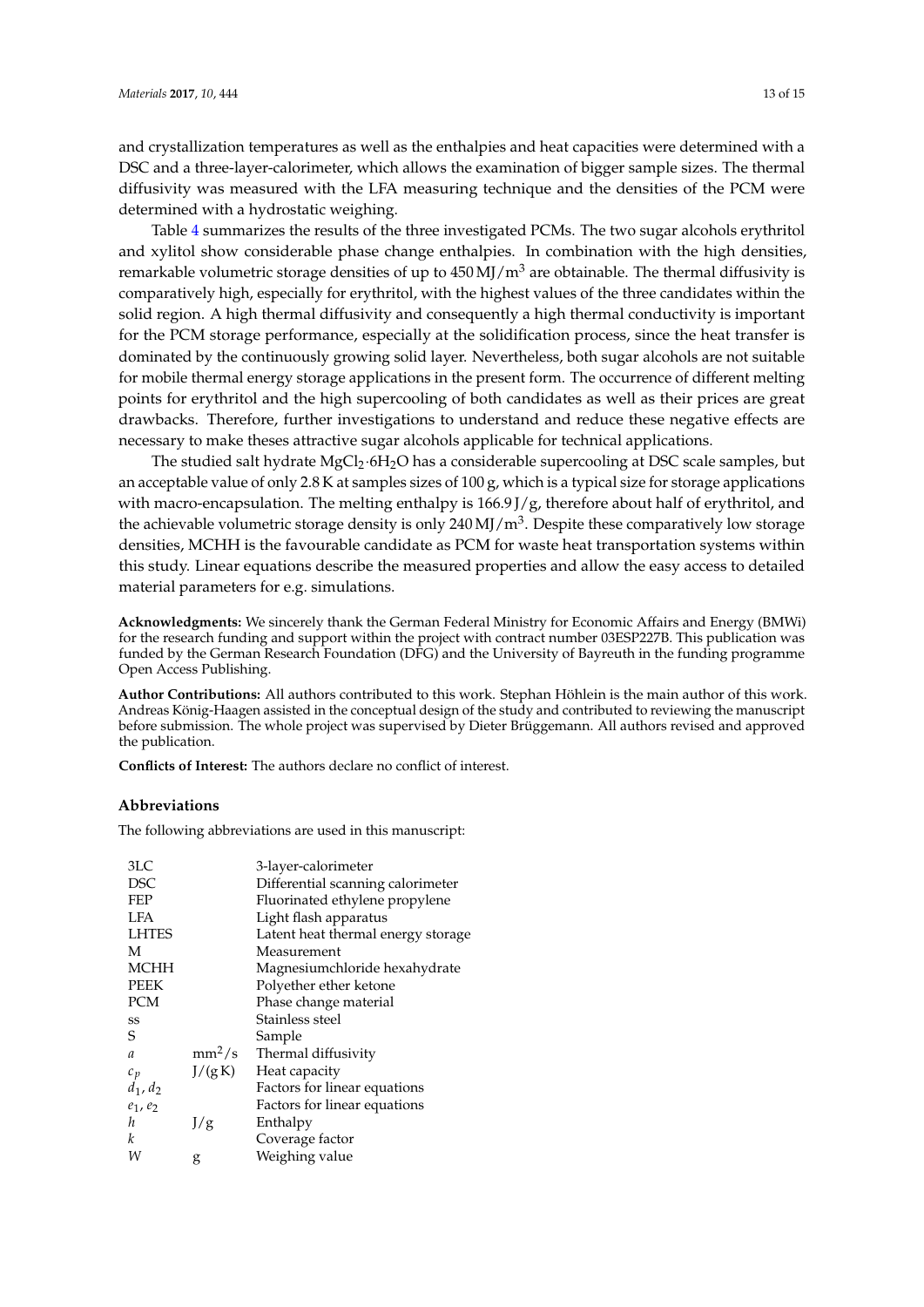| $\alpha_V$               | 1/K         | Volumetric coefficient of thermal expansion  |
|--------------------------|-------------|----------------------------------------------|
| $\Delta \varrho_{sl}$    | $\%$        | Change of density from solid to liquid state |
| 19                       | $^{\circ}C$ | Temperature                                  |
| $\Delta \vartheta_{sup}$ | K           | Supercooling                                 |
| $\lambda$                | W/(mK)      | Thermal conductivity                         |
| $\varrho$                | $g/cm^3$    | Density                                      |
| $\Box_0$                 |             | Reference state                              |
| $\Box$                   |             | Liquid (state)                               |
| $\sqcup_m$               |             | Melting                                      |
| $\sqcup_{\rm s}$         |             | Solid (state)                                |

# **References**

- <span id="page-13-0"></span>1. Storch, G.; Hauer, A. Cost-effectiveness of a heat energy distribution system based on mobile storage units: Two case studies. In Proceedings of the ECOSTOCK Conference, Stockton, NJ, USA, 31 May–2 June 2006.
- <span id="page-13-1"></span>2. KTG Group. Available online: [http://www.ktg-agrar.de/geschaeftsfelder/energieproduktion-biogas/](http://www.ktg-agrar.de/geschaeftsfelder/energieproduktion-biogas/latherm.html) [latherm.html](http://www.ktg-agrar.de/geschaeftsfelder/energieproduktion-biogas/latherm.html) (accessed on 21 April 2017).
- <span id="page-13-2"></span>3. Deckert, M.; Scholz, R.; Binder, S.; Hornung, A. Economic efficiency of mobile latent heat storages. *Energy Procedia* **2014**, *46*, 171–177.
- <span id="page-13-3"></span>4. Miró, L.; Gasia, J.; Cabeza, L.F. Thermal energy storage (TES) for industrial waste heat (IWH) recovery: A review. *Appl. Energy* **2016**, *179*, 284–301.
- <span id="page-13-4"></span>5. Mehling, H.; Cabeza, L.F. *Heat and Cold Storage with PCM*; Heat and Mass Transfer; Springer: Berlin/Heidelberg, Germany, 2008.
- <span id="page-13-5"></span>6. Cohen, S.; Marcus, Y.; Migron, Y.; Dikstein, S.; Shafran, A. Water sorption, binding and solubility of polyols. *J. Chem. Soc. Faraday Trans.* **1993**, *89*, 3271.
- <span id="page-13-6"></span>7. Kaizawa, A.; Maruoka, N.; Kawai, A.; Kamano, H.; Jozuka, T.; Senda, T.; Akiyama, T. Thermophysical and heat transfer properties of phase change material candidate for waste heat transportation system. *Heat Mass Transf.* **2007**, *44*, 763–769.
- <span id="page-13-7"></span>8. Lopes Jesus, A.J.; Nunes, S.C.C.; Ramos Silva, M.; Matos Beja, A.; Redinha, J.S. Erythritol: Crystal growth from the melt. *Int. J. Pharm.* **2010**, *388*, 129–135.
- <span id="page-13-8"></span>9. Shukla, A.; Buddhi, D.; Sawhney, R.L. Thermal cycling test of few selected inorganic and organic phase change materials. *Renew. Energy* **2008**, *33*, 2606–2614.
- <span id="page-13-9"></span>10. Sari, A.; Eroglu, R.; Biçer, A.; Karaipekli, A. Synthesis and Thermal Energy Storage Properties of Erythritol Tetrastearate and Erythritol Tetrapalmitate. *Chem. Eng. Technol.* **2011**, *34*, 87–92.
- <span id="page-13-10"></span>11. Ona, E.P.; Kojima, Y.; Matsuda, H.; Hidaka, H.; Kakiuchi, H. Latent Heat Storage Characteristics of Erythritol-Magnesium Chloride Hexahydrate Mixtures. *Asian Pac. Confed. Chem. Eng. Congr. Program Abstr.* **2004**, *2004*, 536.
- <span id="page-13-11"></span>12. Rathgeber, C.; Miró, L.; Cabeza, L.F.; Hiebler, S. Measurement of enthalpy curves of phase change materials via DSC and T-History: When are both methods needed to estimate the behaviour of the bulk material in applications? *Thermochim. Acta* **2014**, *596*, 79–88.
- <span id="page-13-12"></span>13. Wei, L.; Ohsasa, K. Supercooling and Solidification Behavior of Phase Change Material. *ISIJ Int.* **2010**, *50*, 1265–1269.
- <span id="page-13-13"></span>14. Agyenim, F.; Eames, P.; Smyth, M. Experimental study on the melting and solidification behaviour of a medium temperature phase change storage material (Erythritol) system augmented with fins to power a LiBr/H2O absorption cooling system. *Renew. Energy* **2011**, *36*, 108–117.
- <span id="page-13-14"></span>15. Sharma, S.D.; Iwata, T.; Kitano, H.; Sagara, K. Thermal performance of a solar cooker based on an evacuated tube solar collector with a PCM storage unit. *Sol. Energy* **2005**, *78*, 416–426.
- <span id="page-13-15"></span>16. Pawar, U.C.; Shankargouda, S.J.; Honguntiker, P. Solar Energy for Cooking Food in Urban Buildings. *Int. J. Eng. Technol. Manag. Appl. Sci.* **2015**, *3*, 190–194.
- <span id="page-13-16"></span>17. Kaizawa, A.; Kamano, H.; Kawai, A.; Jozuka, T.; Senda, T.; Maruoka, N.; Okinaka, N.; Akiyama, T. Technical Feasibility Study of Waste Heat Transportation System Using Phase Change Material from Industry to City. *ISIJ Int.* **2008**, *48*, 540–548.
- <span id="page-13-17"></span>18. Wang, W. *Mobilized Thermal Energy Storage for Heat Recovery for Distributed Heating*; Number 92; Mälardalen University: Västerås, Sweden, 2010.